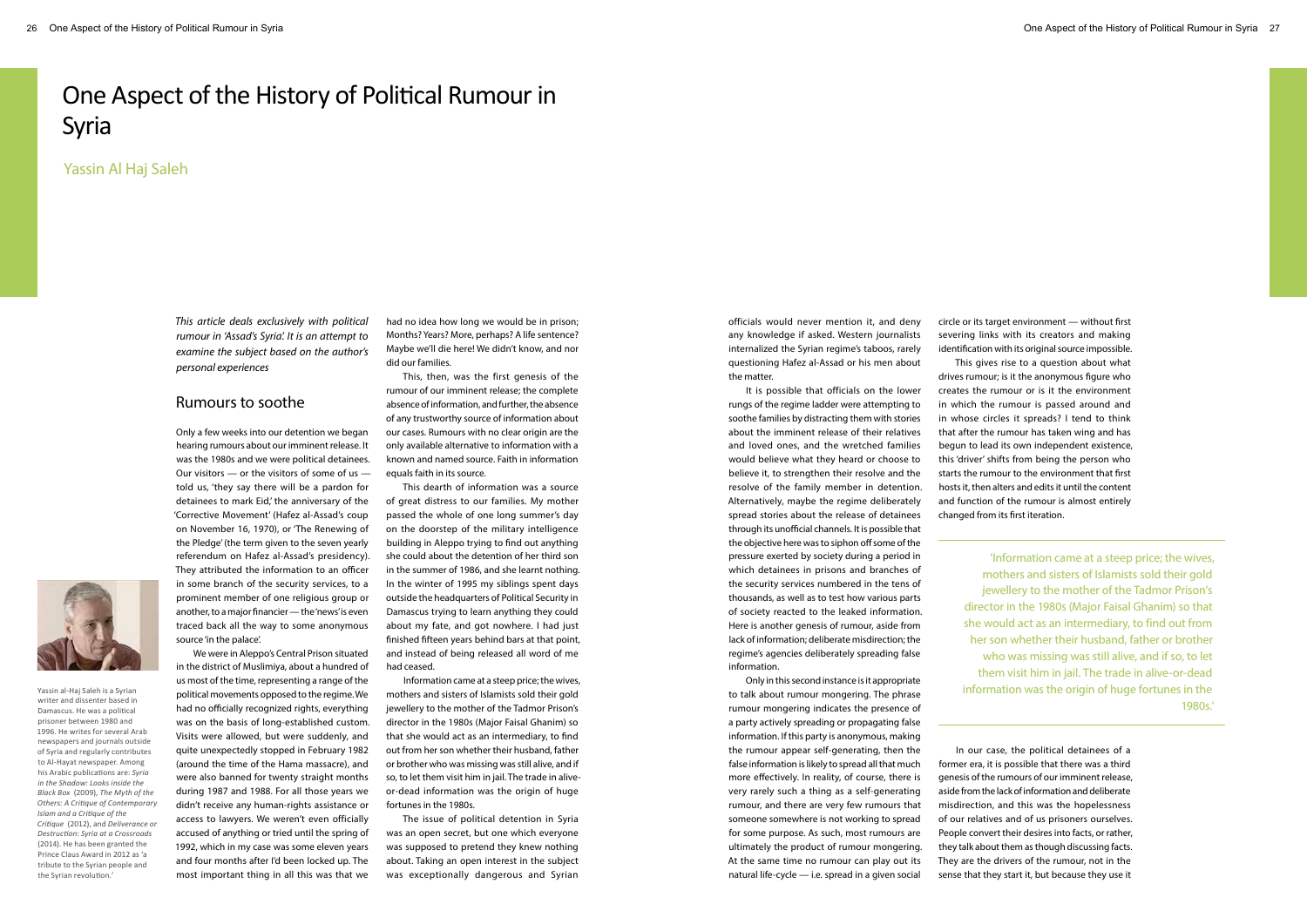to carry their emotions and dreams. It enables them to bear the burden of living in harsh times. It becomes their property. During one prison visit, after I'd spent years behind bars, my father said, 'The years in prison are numbered!' It's a proverb and means that however long these years last, they will end. I told my companions what he had said and it started to seem like a piece of information, so I began wondering what the source had been! The need for hope generates convenient information and a less frustrating world.

The truth behind the rumours about our release was something about which we political detainees desperately lacked information. When would we be freed? What was to become of us? From the perspective of the detainees and their relatives, rumour was the alternative to unavailable information. From the regime's perspective, rumour was the final element of a strategy of denying and fabricating information, or a means of deflecting pressure from the detainees' relatives.

It makes sense to talk of a triangle of rumour, its three points representing: the party spreading the rumour, which also possesses political power and information (i.e. the security-political establishment), the consumer within society who is to be 'soothed' or misled (i.e. the families of detainees), and finally, the subject of the rumour, which was us, the group of political detainees at the time. Specific rumours in specific circles deal with specific content. For instance, rumours of the release of detainees had currency among the families of detainees and not, say, for university students or those in artistic circles. And by the same token, no rumours about artists were passed around by the mothers of detainees, they were not fertile ground.

It is significant that when we were transferred to the State Security Court in the spring of 1992, the rumours slackened off. Two of the three anchors of the triangle of rumour had been cut loose; the party that set the rumours in motion no longer needed to deliberately — or randomly — pump them out, and the consumer was now receiving information about the course of the trial, and the changes in the condition and fate of the detainees directly from the detainees themselves. We were charged with a range of crimes, including 'disseminating false reports' with the aim of weakening the nation's resolve. The regime, which had kept its subjects in the dark concerning the fate of tens of thousands of their fellow citizens, was now trying some of them for spreading false rumours!

# Rumours to distort

At an early stage in the Syrian revolution it was rumoured that myself and other opposition figures like Razan Zaitouneh and Riad Al Turk, were staying at the American Embassy in Damascus. The site that published this 'report' first appeared after the start of the revolution, and was linked to one of the regime's covert and notoriously secretive, and mysterious, intelligence agencies. Here you have what, on the surface, is a known source, but which in practice is anonymous, and completely impervious to any checking procedure. Most of the reports on the site fall into the category of 'dark propaganda,' dealing with the personal relationships of opposition figures, their incomes and their purported connections to entirely fabricated stories. While it is generally the case that rumours aim to be believed, to be treated as truths, there is a certain species of rumour, whose objective is to distort, to erode the standards by which credibility is assessed and to destroy the public's ability to distinguish truths from lies. This is another instance of deliberate misdirection, something the Syrian security services are well versed in. Knowing that they have no chance of winning the battle over truth, they prefer instead to erode the entire concept of truth itself.

Around the time that the rumour about the American embassy was circulating, I was being told that armed gangs were assassinating senior figures and killing soldiers. At this point I was, in fact, hiding out in Damascus, and every week an article or two of mine on Syrian affairs was being published.

It was in the nature of Syrian Baathist ideology that its 'objective analyses' would be converted into facts on the ground. If you were 'hostile to the homeland' and complicit in 'foreign conspiracies' against the homeland, it was all the same whether you ran 'armed gangs' or didn't, or whether or not you actually lived in the American Embassy, or didn't. What mattered was your 'objective partnership' -

serving the same goal. If we were really 'partners' why shouldn't those 'armed gangs' really be mine? Why wouldn't I be living in the American Embassy? Why do the actual details matter if the overall strategy is understood, the 'deep objective' that manifests itself in events? Insisting on actual facts distorts the clarity of the strategy (the conspiracy), which is the 'true reality'. Here, rumour becomes more 'real' than checkable facts.

The point is that there is an epistemological grounding for rumour; verifiable reality evanesces before the desire for a comprehensive knowledge of reality and the power of judgment. The word for judgment in Arabic is hukm, which means both 'passing judgment' (i.e. ruling between right and wrong) and also refers to 'governance': governing people and managing their affairs. Hafez Al Assad's state agencies described the ruler as an historic, 'wise' leader. The word for wise, hakim, is from the same root.

Two years later, I was in East Ghouta. During an online press interview I was asked about my residence at the American Embassy by a regime-affiliated journalist. I replied that it had been comfortable and safe and that I'd enjoyed the company of other opposition figures. My intention was to destroy the rumour by adopting it, and that is what happened, but not before another farcical episode had taken place. Regime loyalists, and those hostile to the Syrian regime took my mock-serious response as absolute proof of what they had been saying all along, that the revolution was an American creation. They included a Lebanese University professor who taught in the American University in Beirut and a fairly well-known Syrian poet, who said they'd known about my stay in the American Embassy for a good while before my 'confession', because they'd been told about it by a 'patriotic opposition figure' while they drank coffee in a Damascus cafe.

This is an exercise in how something massive gets made out of nothing when the desire for passing judgment grips people. If it weren't for this impulse, there is no way a poet in his sixties and a fifty-something-year-old professor would believe that the Americans would hand over the keys to their locked and bolted embassies to a group of Leftist Syrian opposition figures who also happened to be the bitterest enemies of the Syrian regime. Further, how is it that Syrian intelligence, as 'aware' of this information as they were, failed to make good use of it? Aside from self-interest and personal malice, it goes back to the process of discarding solid facts in favour of an abstract 'strategy' or map that purports to be a facsimile of reality. The poet and professor made fools of themselves because they sought to make fools of others and monopolize judgment for

themselves.

In any case, rumour here is a tool of political conflict whose purpose is to discredit and destroy the opponent's cause.

#### Rumours to deceive

Ever since my wife, Samira Khalil was abducted along with Razan Zaitouneh, Wael Hammada and Nazem Hamadi in the city of Douma in East Ghouta on December 9, 2013, there has been a never-ending stream of rumours about their fate. Razan, a lawyer, writer, and founder of the 'Violations Documentation Centre', had been threatened by Jaish al-Islam (the Salafist paramilitary group that controlled Douma) just a few weeks before the abduction. I have no conclusive evidence, but from my knowledge of the situation on the ground, and from some other pieces of information, I am convinced that the aforementioned group is responsible.

The rumours said everything; that secret regime cells abducted them, that they are with Jabhat al-Nusra (another viable candidate after Jaish al-Islam), that someone saw Razan in some prison, that one or other of the four is in some other prison. Giving the impression that he was actually conducting a serious investigation into the matter, the leader of Jaish al-Islam himself spread the rumour a while ago that a special committee was looking into it and that they had found 'a lead'. He hinted that 'foreign elements' were involved in the crime, before complaining that there was too much focus on Razan and her friends while other detainees of the regime — he mentioned female Muslim detainees —

were being ignored.

Here, too, the genesis of the rumour is a dearth of information and the absence of trustworthy sources, independent of political actors. Nor is it unlikely that some rumours gain currency as misleading information as part of a deliberate strategy. I am aware of at least one instance of this, when it was alleged that a group that no one had heard of was responsible

for the abduction.

In the case of the four abductees from Douma, the source of the rumour is not the regime and its agencies but other, new authorities, and new 'rulers' who control people and their ability to assess correctly. This is a new reality in Syria, where rumour always rode on the train of state power or followed it like a shadow. But just as the monopoly over weapons was broken by the revolution, so were the monopolies over truth and deception.

'It makes sense to talk of a triangle of rumour, its three points representing: the party spreading the rumour, which also possesses political power and information, the consumer within society who is to be 'soothed' or misled, and finally, the subject of the rumour, which was us, the group of political detainees at the time.'